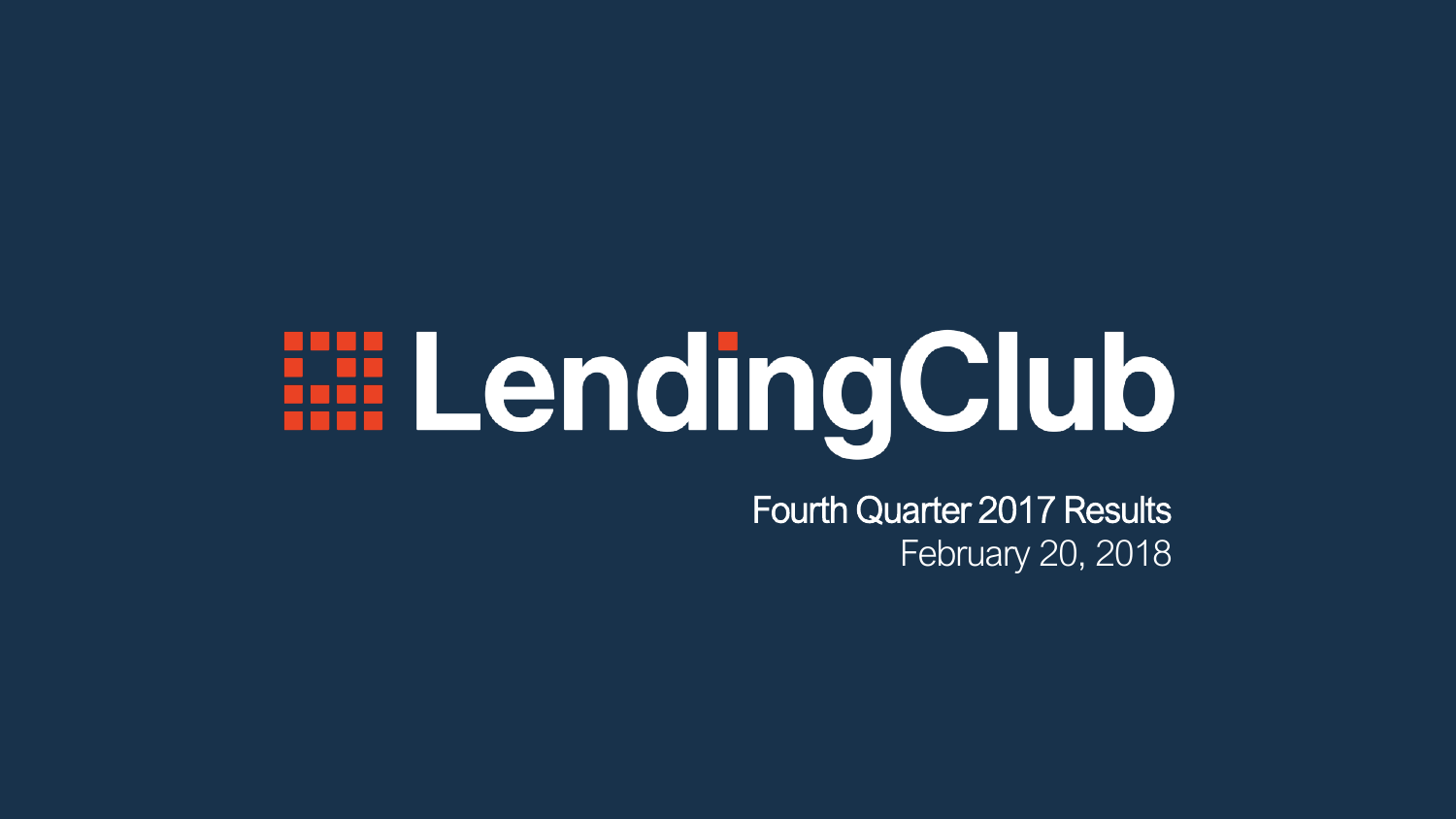### **Disclaimer**

Some of the statements in this presentation, including statements regarding investor demand and anticipated future financial results are "forward-looking statements." The words "anticipate," "appear," "believe," "continue," "could," "estimate," "expect," "intend," "may," "outlook," "plan," "predict," "project," "target," "will," "would" and similar expressions may identify forward-looking statements, although not all forward-looking statements contain these identifying words. Factors that could cause actual results to differ materially from those contemplated by these forward-looking statements include: the outcomes of pending governmental investigations and pending or threatened litigation, which are inherently uncertain; developments in the state and federal regulatory environment impacting our business, the impact of recent management changes and the ability to continue to retain key personnel; ability to achieve cost savings from recent restructurings; the Company's ability to continue to attract and retain new and existing retail and institutional investors; competition; overall economic conditions; demand for the types of loans facilitated by the Company; default rates and those factors set forth in the section titled "Risk Factors" in the Company's most recent Quarterly Report on Form 10-Q and Annual Report on Form 10- K, each filed with the SEC. The Company may not actually achieve the plans, intentions or expectations disclosed in forward-looking statements, and you should not place undue reliance on forward-looking statements. Actual results or events could differ materially from the plans, intentions and expectations disclosed in forwardlooking statements. The Company does not assume any obligation to update any forward-looking statements, whether as a result of new information, future events or otherwise, except as required by law.

This presentation contains non-GAAP measures relating to our performance. In addition, we have included certain pro forma adjustments in our presentation of non-GAAP operating expenses, non-GAAP adjusted earnings per diluted share, non-GAAP contribution margin, non-GAAP contribution as a percentage of originations, non-GAAP adjusted EBITDA, non-GAAP adjusted investor fees, non-GAAP sales and marketing expense, non-GAAP origination and servicing expense, non-GAAP engineering and product development expense, non-GAAP general and administrative expense and associated year-over-year growth rates in this presentation. We have chosen to present non-GAAP measures because we believe that these measures provide investors a consistent basis for assessing our performance, and help to facilitate comparisons of our operating results, across different periods. The Company believes these non-GAAP measures provide useful information as to the effectiveness of the Company's marketing initiatives in driving revenue as well as the effectiveness of originating and servicing loans in driving revenue. The amounts used to arrive at these non-GAAP measures all appear on the face of the Company's consolidated statements of operations or in the notes to the financial statements (for stock-based compensation) and do not otherwise eliminate or accelerate any amounts in contravention of GAAP.

These measures may be different from non-GAAP financial measures used by other companies. The presentation of this financial information, which is not prepared under any comprehensive set of accounting rules or principles, is not intended to be considered in isolation of, or as a substitute for, the financial information prepared and presented in accordance with generally accepted accounting principles. You can find the reconciliation of these non-GAAP financial measures to the most directly comparable GAAP measures in the Appendix at the end of this presentation.

Information in this presentation is not an offer to sell securities or the solicitation of an offer to buy securities, nor shall there be any sale of securities in any jurisdiction in which such offer, solicitation or sale would be unlawful prior to registration or qualification under the securities laws of such jurisdiction.

Additional information about LendingClub is available in the prospectus for LendingClub's notes, which can be obtained on LendingClub's website at https://www.lendingclub.com/info/prospectus.action.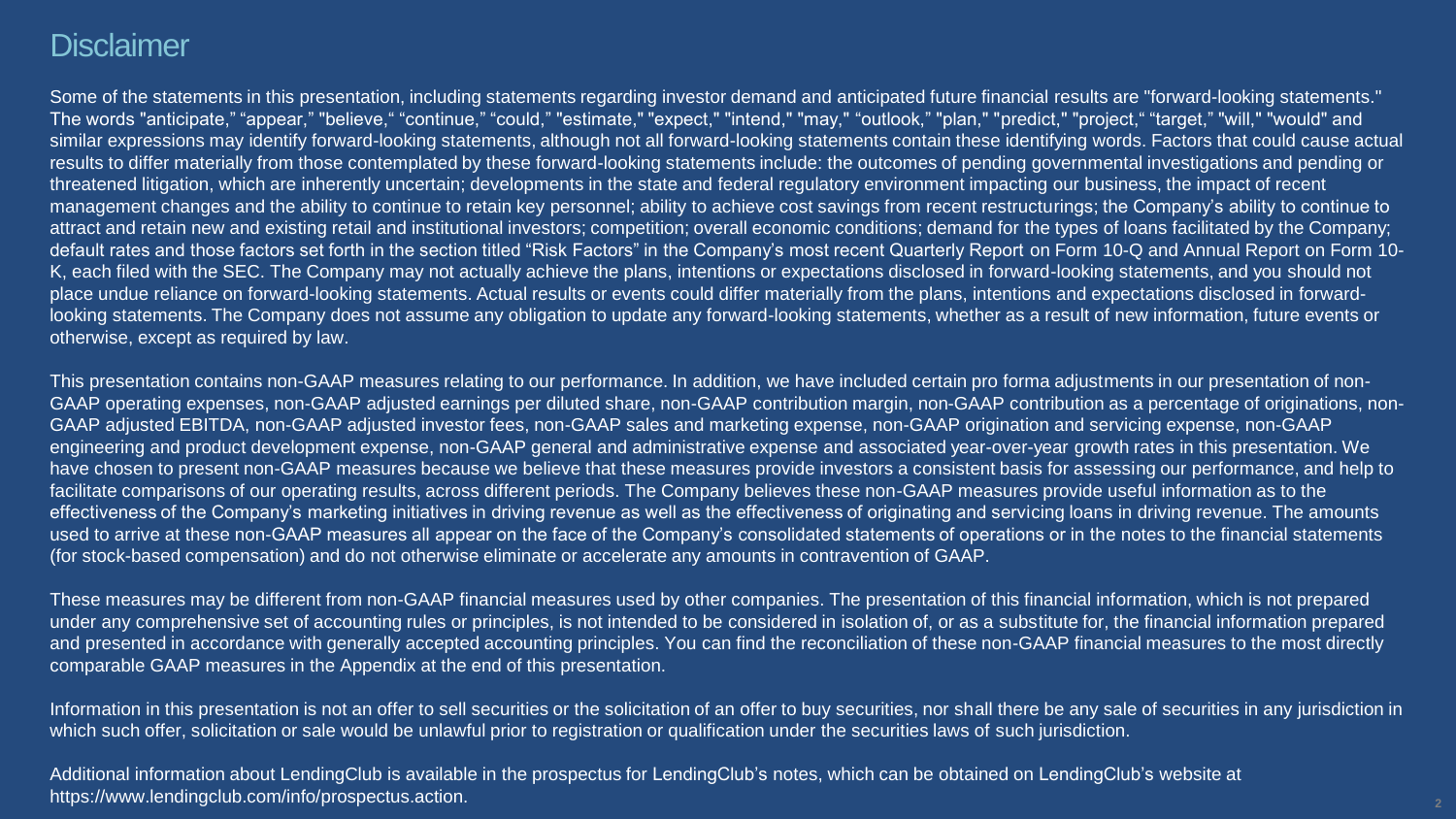## An Online Marketplace



All loans originated and issued by our federally regulated issuing bank partners.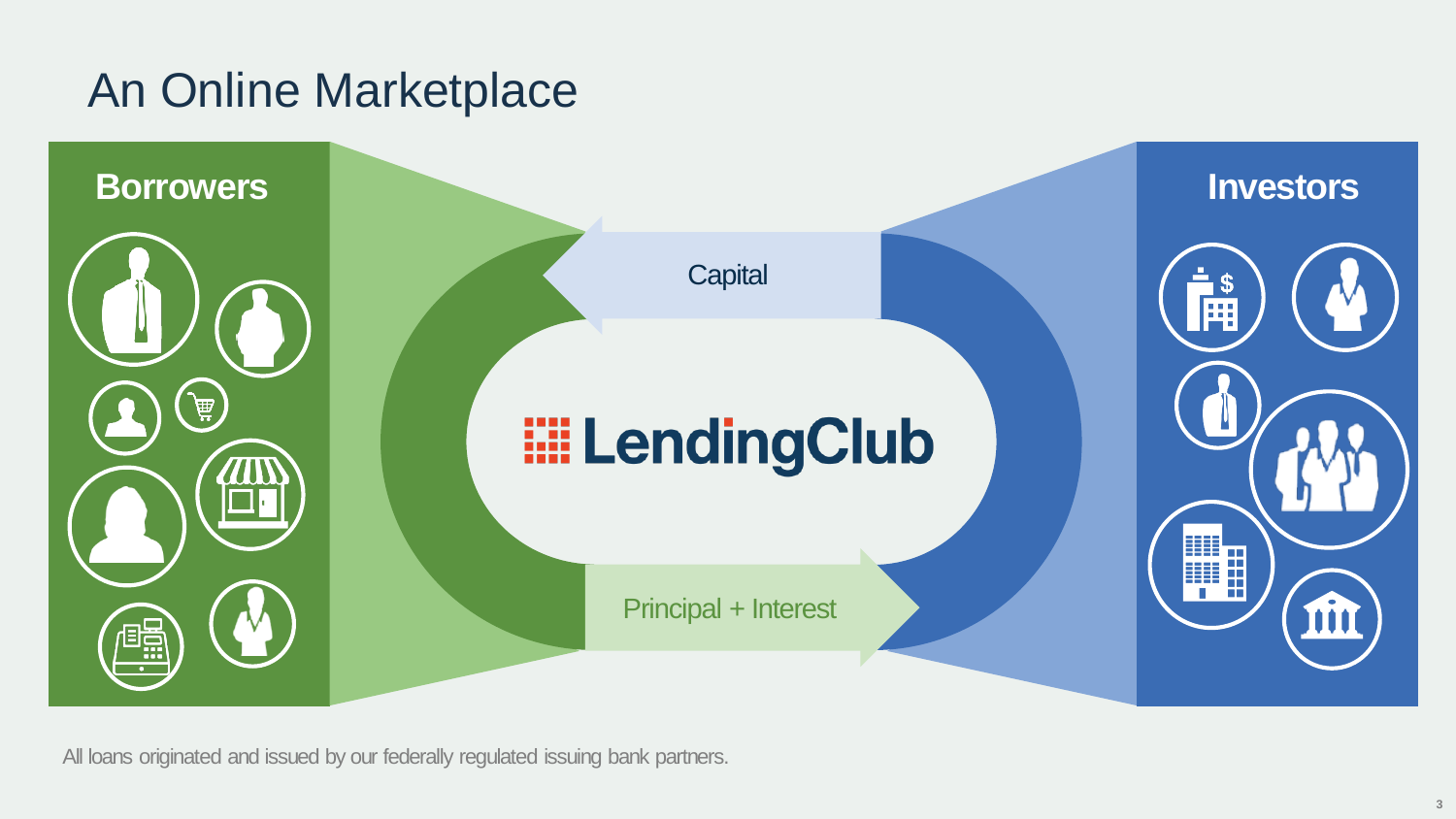## Variety of Investors Across the LendingClub Platform

Diverse investor mix provides breadth of credit appetite and flexibility to adapt to various market conditions

### Originations Mix by Funding Source (as a % of total platform originations) (\$ in millions)



## Platform Originations by Funding Source**<sup>1</sup>**



(1) There may be differences between the sum of the quarterly results due to rounding.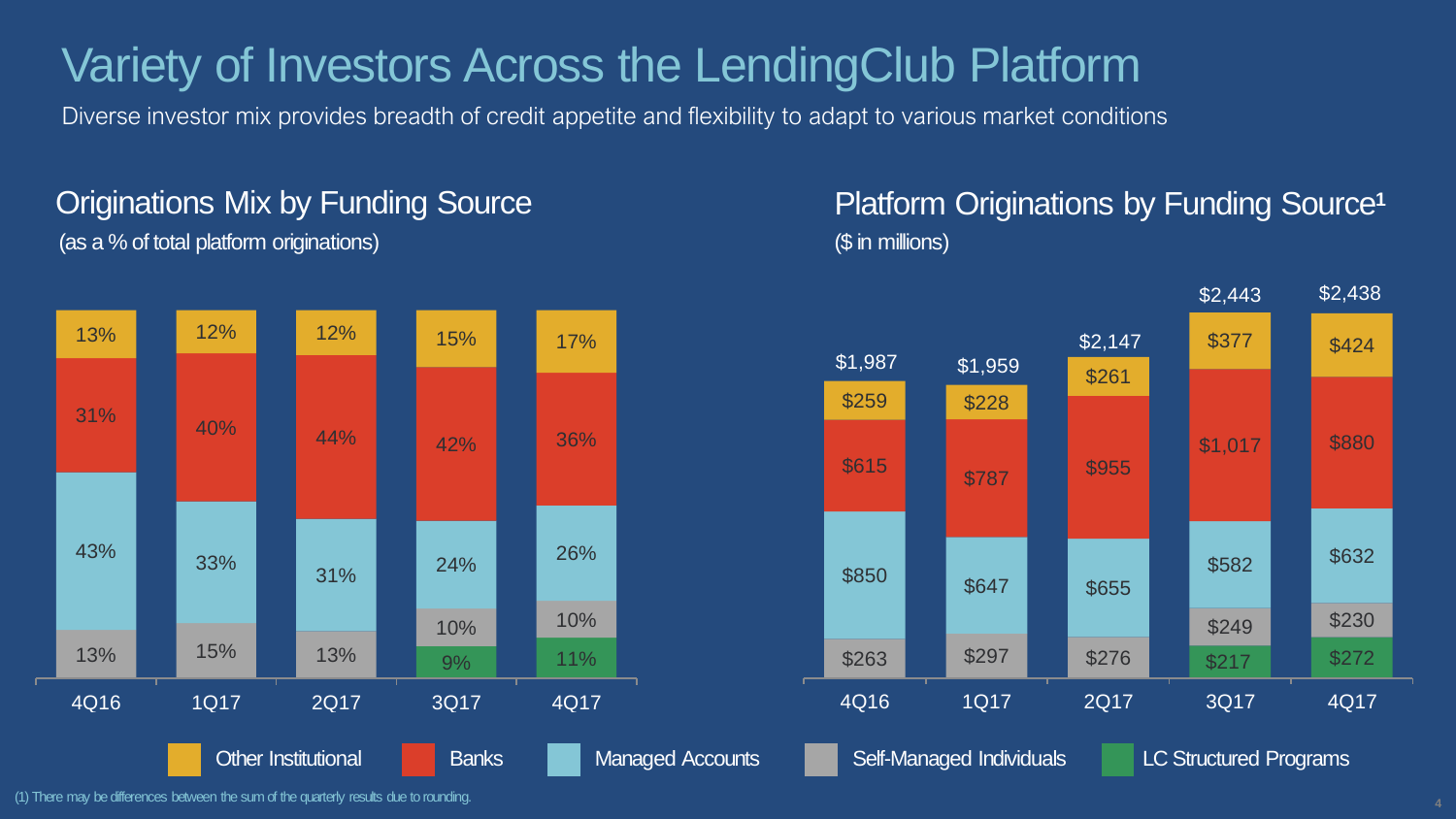## Originations & Revenue

Grew quarterly originations by 23% annually while delivering highest revenue quarter in company history, up 20% YoY

#### **Quarterly Originations<sup>1</sup>**

(\$ in millions)



(1) There may be differences between the sum of the quarterly results due to rounding.

**Quarterly Total Net Revenue<sup>1</sup>** (\$ in millions)

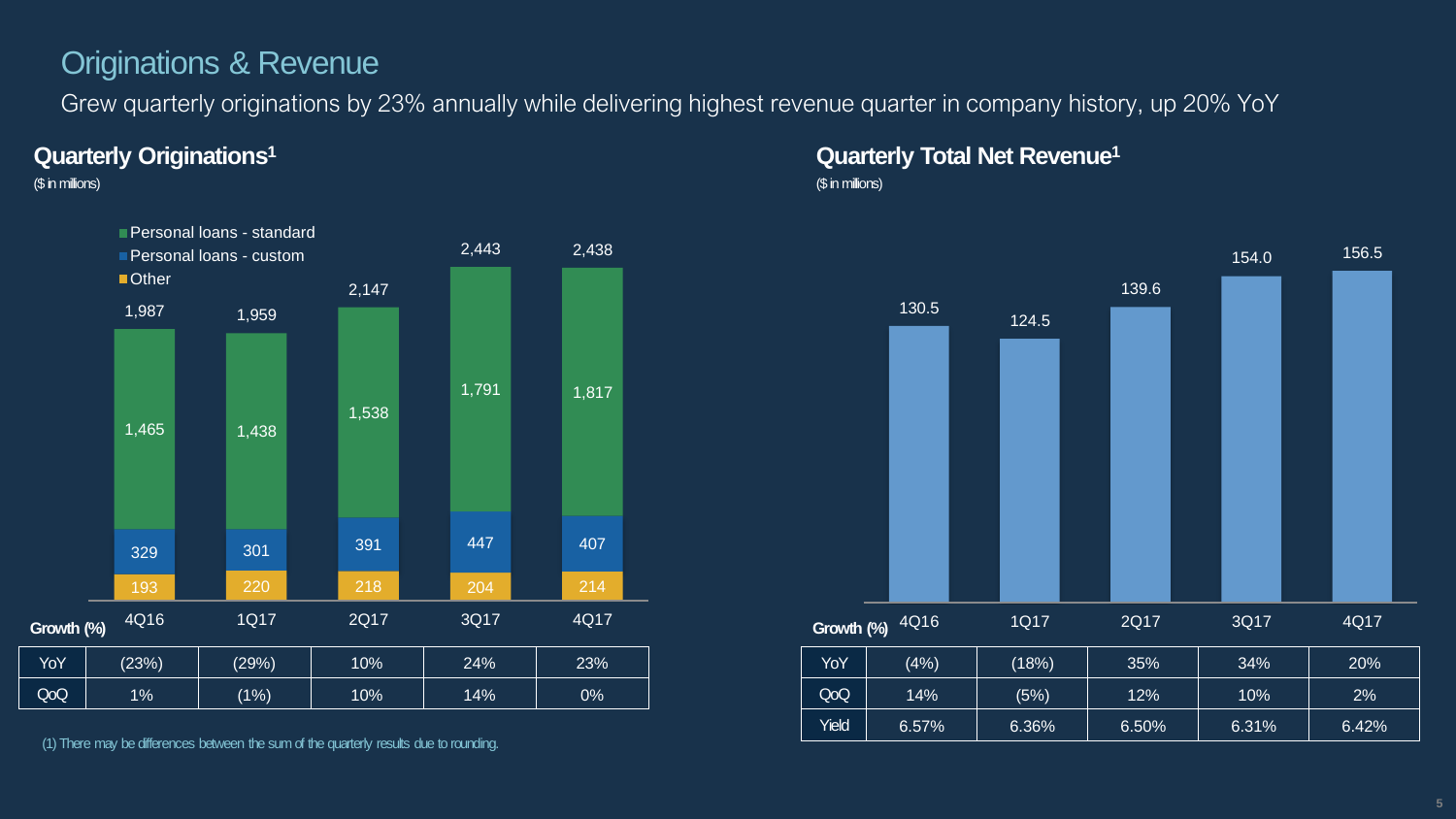## Contribution Margin<sup>2</sup>

Achieved a contribution margin over 48%, at the high end of our 45-50% target



#### **Quarterly expenses impacting Contribution Margin<sup>1</sup>** (\$ in millions)

**Quarterly Contribution Margin1,2**



(1) There may be differences between the sum of the quarterly results due to rounding.

(2) Contribution is a non-GAAP financial measure that we calculate as net income (loss), excluding general and administrative expense, class action litigation settlement, goodwill impairment, stock-based compensation expen expense (benefit) and (income) loss attributable to noncontrolling interests. Contribution margin is calculated by dividing contribution by total net revenue. See Appendix for a reconciliation of this non-GAAP measure.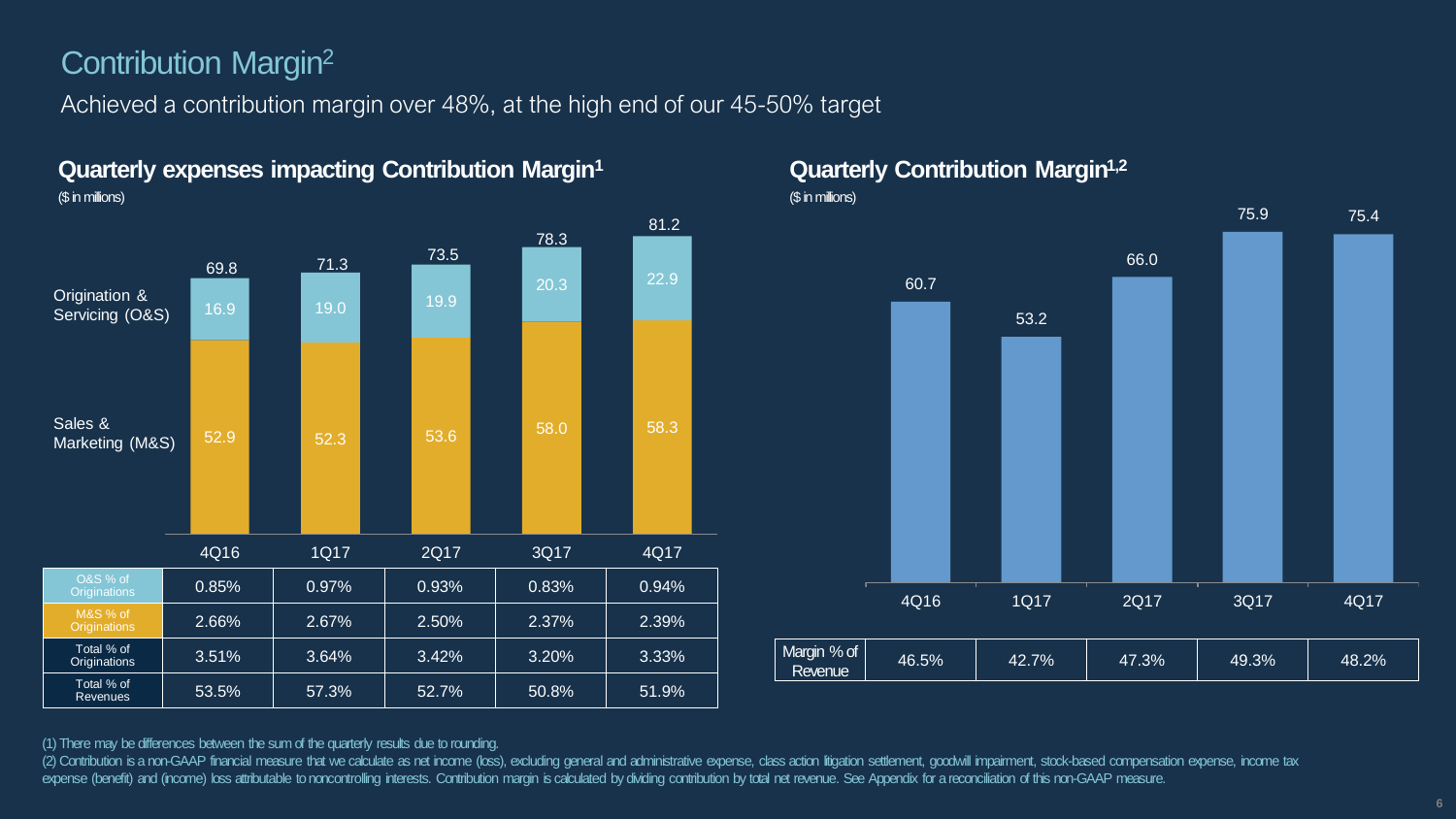## Adjusted EBITDA Margin<sup>2</sup>

Delivered \$19M in Adjusted EBITDA while making key Engineering & Product Development investments to support future growth



#### **Quarterly Expenses impacting Adjusted EBITDA Margin<sup>1</sup>**

#### **Quarterly Adjusted EBITDA Margin<sup>1</sup>**

(\$ in millions)



(1) There may be differences between the sum of the quarterly results due to rounding.

(2) Adjusted EBITDA is a non-GAAP financial measure that we calculate as net income (loss), excluding acquisition and related expense, depreciation and impairment expense, amortization of intangible assets, legal and requl to legacy issues, goodwill impairment, stock-based compensation expense, income tax expense (benefit) and (income) loss attributable to noncontrolling interests. Adjusted EBITDA margin is calculated as adjusted EBITDA divi revenue. See Appendix for a reconciliation of this non-GAAP measure.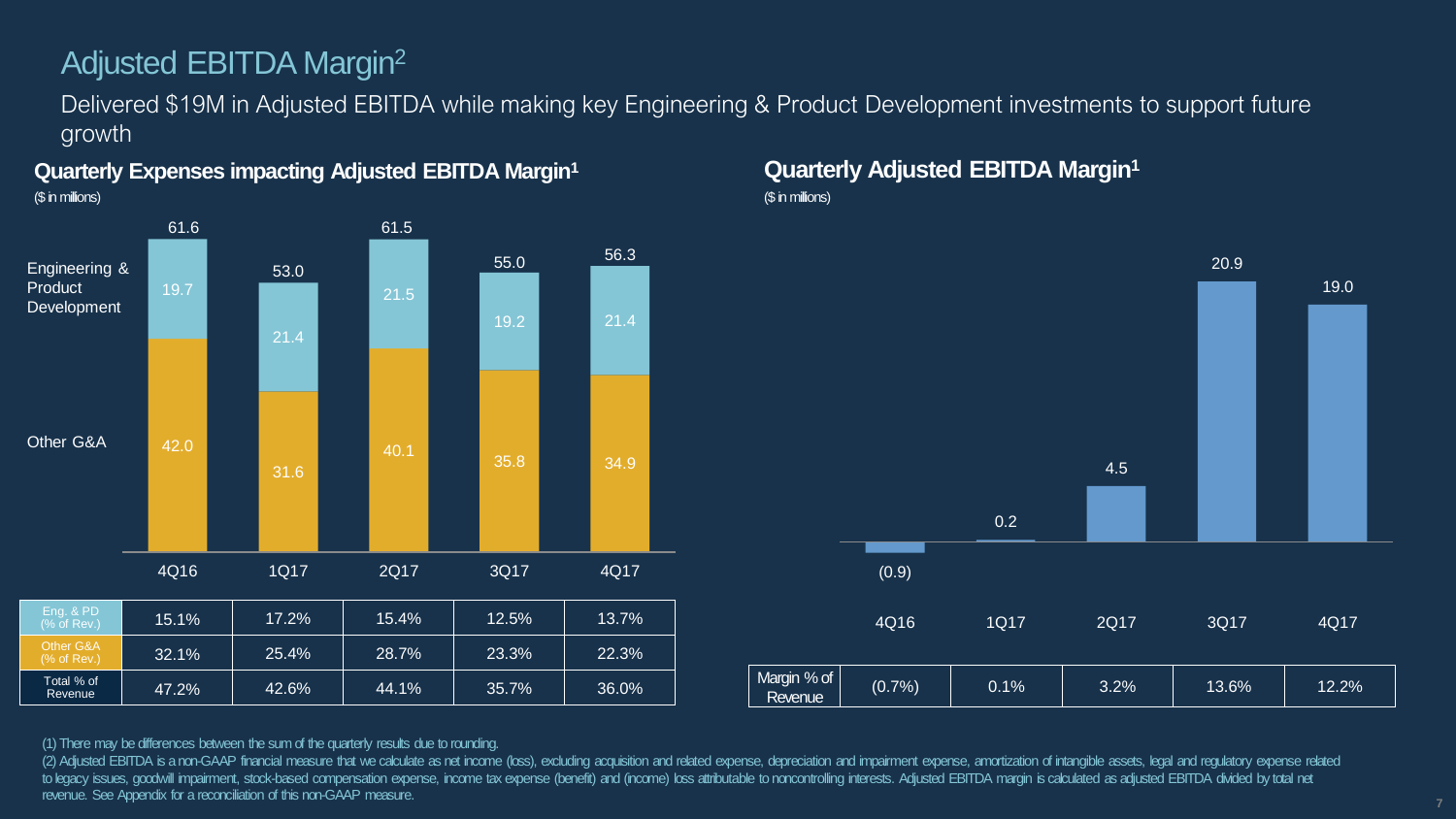## Q1 & FY18 Outlook

|                                  | <b>Q1 2018</b> (\$ in millions) | $FY$ 2018 ( $$$ in millions) |
|----------------------------------|---------------------------------|------------------------------|
| <b>Total Net Revenue</b>         | $$145 - $155$                   | $$680 - $705$                |
| <b>GAAP Net Loss<sup>2</sup></b> | $($25) - ($20)$                 | $($53) - ($38)$              |
| Adjusted EBITDA <sup>1</sup>     | $$5 - $10$                      | $$75 - $90$                  |

(1) Non-GAAP reconciling items consist of stock-based compensation expense of approximately \$19 million in Q1 2018 and \$77 million in full year 2018, and depreciation, amortization and other net adjustments of approximately \$11 million in Q1 2018 and \$51 million in full year 2018.

(2) Forecasted Net Income (Loss) excludes expenses associated with outstanding legacy issues, as those expenses are neither probable nor estimable at this time. Adjusted EBITDA will also exclude expenses associated with outstanding legacy issues as more fully described in the discussion below under "Non-GAAP Measures." Wewill update forecasted Net Income (Loss) as expenses associated with outstanding legacy issues become available.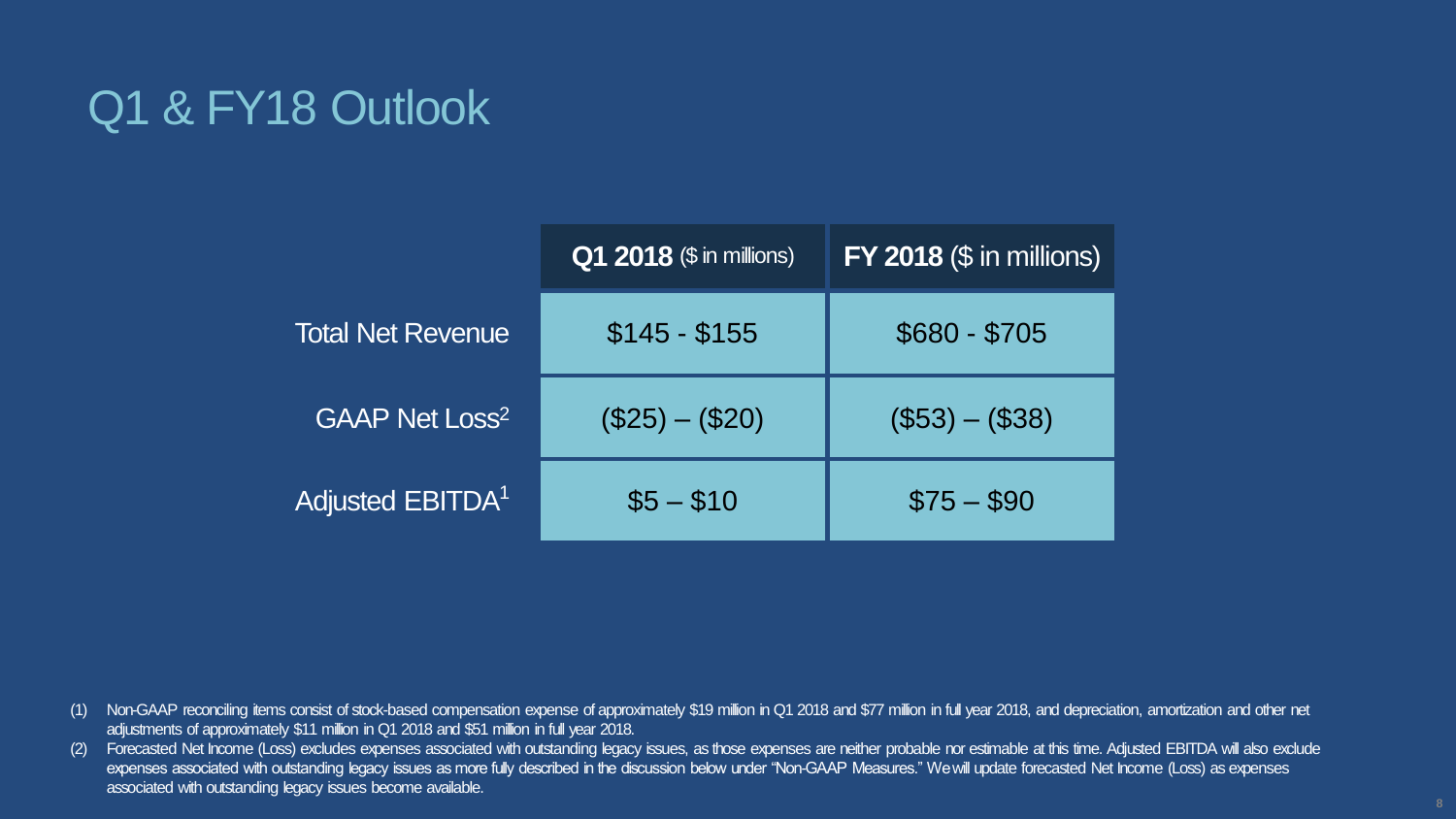## Appendix: Financial Recons & Metrics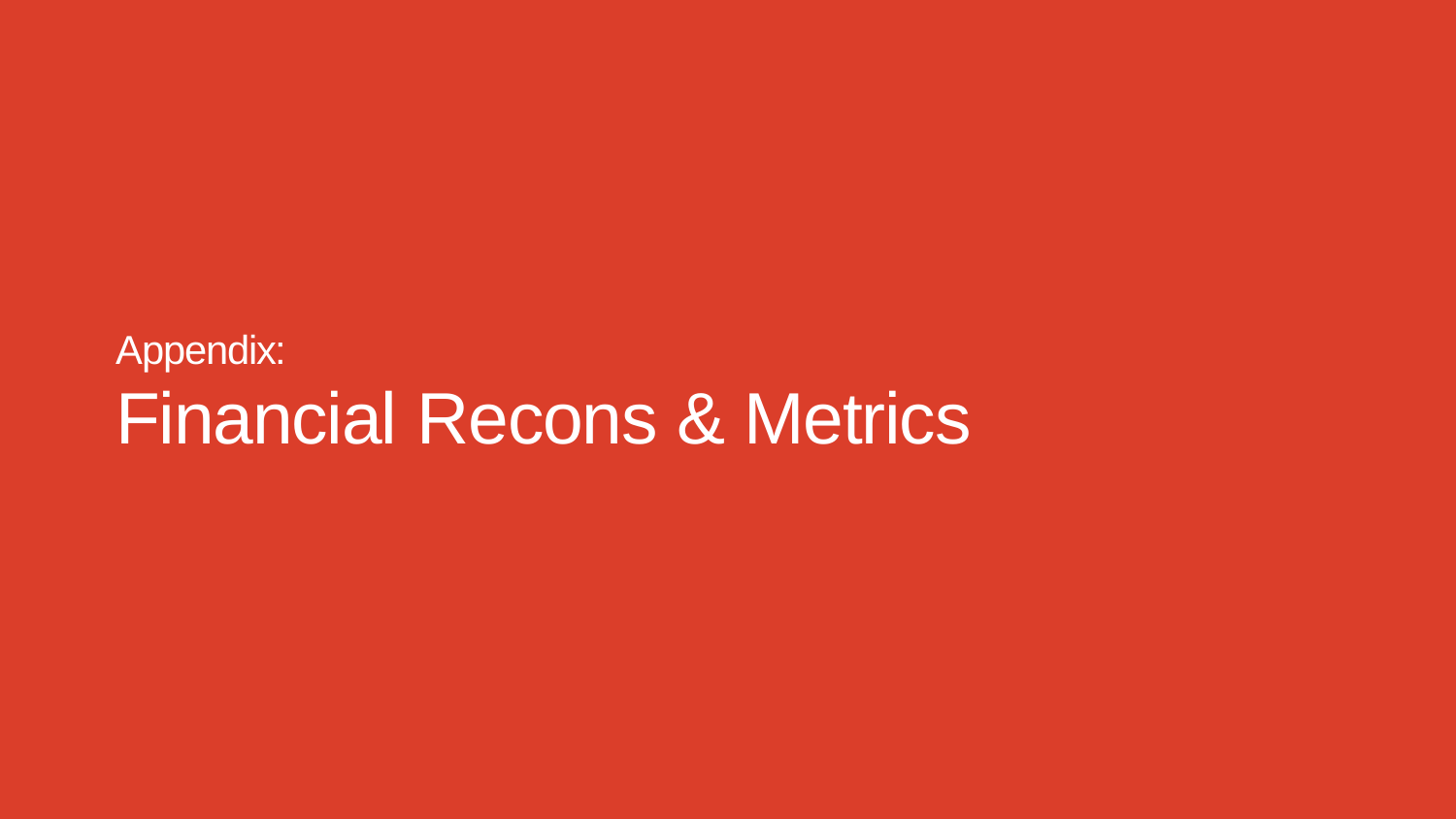## GAAP to Non-GAAP Reconciliation: **Operating Expenses**

|                                                                                                                         |                               | Year Ended Dec. 31, |                          |               |                          |               |                                 |               |           |                |                          |              | <b>Three Months Ended</b> |              |             |              |                          |              |           |  |  |  |  |  |
|-------------------------------------------------------------------------------------------------------------------------|-------------------------------|---------------------|--------------------------|---------------|--------------------------|---------------|---------------------------------|---------------|-----------|----------------|--------------------------|--------------|---------------------------|--------------|-------------|--------------|--------------------------|--------------|-----------|--|--|--|--|--|
| (in thousands, except percentages)<br>(unaudited)                                                                       | 2015                          | 2016                | 2017                     |               | <b>1Q16</b>              |               | <b>2Q16</b>                     |               | 3Q16      |                | 4Q16                     |              | <b>1Q17</b>               |              | <b>2Q17</b> |              | 3Q17                     |              | 4Q17      |  |  |  |  |  |
| <b>Total net revenue</b>                                                                                                | \$429,943                     | \$500,812           | \$574,540                |               | \$152,294                |               | \$103,440                       |               | \$114,556 |                | \$130,522                |              | \$124,482                 |              | \$139,573   |              | \$154,030                |              | \$156,455 |  |  |  |  |  |
| GAAP sales and marketing                                                                                                | \$171,526                     | \$ 216,670          | $\mathbb{S}$<br>229.865  |               | \$66,575                 | $\mathcal{S}$ | 49.737                          | $\mathcal{S}$ | 44,901    | $\mathfrak{L}$ | 55,457                   | \$           | 54,583                    | $\mathbb{S}$ | 55,582      | \$.          | 59,570                   | $\mathbf{s}$ | 60,130    |  |  |  |  |  |
| Stock-based compensation expense                                                                                        | 7,250                         | 7,546               | 7,654                    |               | 1,904                    |               | 1,413                           |               | 1,699     |                | 2,530                    |              | 2,299                     |              | 1,967       |              | 1,591                    |              | 1,797     |  |  |  |  |  |
| Non-GAAP sales and marketing                                                                                            | \$164,276                     | \$209,124           | 222,211<br>-S            | s.            | 64,671                   | - \$          | 48,324                          | S             | 43,202    | S.             | 52,927                   | - \$         | 52,284                    | S.           | 53,615      | S.           | 57,979                   | - \$         | 58,333    |  |  |  |  |  |
| % Total net revenue                                                                                                     | 38.2%                         | 41.8%               | 38.7%                    |               | 42.5%                    |               | 46.7%                           |               | 37.7%     |                | 40.6%                    |              | 42.0%                     |              | 38.4%       |              | 37.6%                    |              | 37.3%     |  |  |  |  |  |
|                                                                                                                         |                               |                     |                          |               |                          |               |                                 |               |           |                |                          |              |                           |              |             |              |                          |              |           |  |  |  |  |  |
| GAAP origination and servicing                                                                                          | \$61,335                      | \$74,760 \$         | 86.891                   | $\mathcal{S}$ | 19,198                   | $\mathcal{S}$ | 20,934                          | <b>S</b>      | 16,332    | <sup>\$</sup>  | 18,296                   | \$           | 20,449                    | \$           | 21,274      | -S           | 21,321                   | $\mathbb{S}$ | 23,847    |  |  |  |  |  |
| Stock-based compensation expense                                                                                        | 2,735                         | 4,159               | 4,804                    |               | 746                      |               | 963                             |               | 1,013     |                | 1,437                    |              | 1,416                     |              | 1,354       |              | 1,049                    |              | 985       |  |  |  |  |  |
| Non-GAAP origination and servicing                                                                                      | 58,600                        | 70,601<br>-S        | 82,087<br>-S             | S.            | 18,452                   | S.            | 19,971                          | -S            | 15,319    | -S             | 16,859                   | -S.          | 19,033                    | -S           | 19,920      | S.           | 20,272                   | - \$         | 22,862    |  |  |  |  |  |
| % Total net revenue                                                                                                     | 13.6%                         | 14.1%               | 14.3%                    |               | 12.1%                    |               | 19.3%                           |               | 13.4%     |                | 12.9%                    |              | 15.3%                     |              | 14.3%       |              | 13.2%                    |              | 14.6%     |  |  |  |  |  |
|                                                                                                                         |                               |                     |                          |               |                          |               |                                 |               |           |                |                          |              |                           |              |             |              |                          |              |           |  |  |  |  |  |
| GAAP engineering and product development                                                                                | \$77,062                      | \$115,357 \$        | 142,264                  |               | \$24,198                 | \$            | 29,209                          | -S            | 29,428    | <b>S</b>       | 32,522                   | -S           | 35,760                    | - S          | 35,718      | -S           | 32,860                   | <b>S</b>     | 37,926    |  |  |  |  |  |
| Stock-based compensation expense                                                                                        | 11,335                        | 19,858              | 22,047                   |               | 3,723                    |               | 4,480                           |               | 4,931     |                | 6,724                    |              | 6,588                     |              | 5,773       |              | 4,640                    |              | 5,046     |  |  |  |  |  |
| Depreciation and amortization                                                                                           | 13,820                        | 20,906              | 36,790                   |               | 4,493                    |               | 4,917                           |               | 5,362     |                | 6,134                    |              | 7,794                     |              | 8,483       |              | 9,026                    |              | 11,487    |  |  |  |  |  |
| Non-GAAP engineering and product development                                                                            | 51,907<br>\$                  | 74,953<br>- 5       | 83,427<br>- \$           | s.            | 15,982                   | -S            | 19,812 \$                       |               | 19,135    | - \$           | 19,664                   | - \$         | 21,378                    | S.           | 21,462      | -\$          | 19,194 \$                |              | 21,393    |  |  |  |  |  |
| % Total net revenue                                                                                                     | 12.1%                         | 15.0%               | 14.5%                    |               | 10.5%                    |               | 19.2%                           |               | 16.7%     |                | 15.1%                    |              | 17.2%                     |              | 15.4%       |              | 12.5%                    |              | 13.7%     |  |  |  |  |  |
|                                                                                                                         |                               |                     |                          |               |                          |               |                                 |               |           |                |                          |              |                           |              |             |              |                          |              |           |  |  |  |  |  |
| GAAP other general and administrative, legal and regulatory<br>expense related to legacy issues and goodwill impairment | \$122.182                     | \$244,222           | $\mathbb{S}$<br>268,933  |               | \$38.035                 | $\mathbb{S}$  | 88.857                          | \$            | 60,590    | $\mathbb{S}$   | 56,740                   | $\mathbb{S}$ | 43,574                    | $\mathbb{S}$ | 52.495      | $\mathbb{S}$ | 46.925                   | $\mathbb{S}$ | 125.939   |  |  |  |  |  |
| Stock-based compensation expense                                                                                        | 29,902                        | 37,638              | 36,478                   |               | 8,648                    |               | 6,591                           |               | 10,279    |                | 12,120                   |              | 9,195                     |              | 9.994       |              | 8,826                    |              | 8,463     |  |  |  |  |  |
| Depreciation                                                                                                            | 2,426                         | 4,216               | 5,130                    |               | 906                      |               | 993                             |               | 1,104     |                | 1,213                    |              | 1,298                     |              | 1,305       |              | 1,246                    |              | 1,281     |  |  |  |  |  |
| Acquisition and related expenses                                                                                        | 2,367                         | 1,174               | 349                      |               | 293                      |               | 293                             |               | 294       |                | 294                      |              | 293                       |              | 56          |              | $\overline{\phantom{m}}$ |              |           |  |  |  |  |  |
| Amortization of intangibles                                                                                             | 5,331                         | 4,760               | 4,288                    |               | 1,256                    |               | 1.180                           |               | 1,163     |                | 1,161                    |              | 1,162                     |              | 1,057       |              | 1,034                    |              | 1,035     |  |  |  |  |  |
| Legal and regulatory expense related to legacy issues (1)                                                               |                               |                     | 80,250                   |               |                          |               | $\hspace{0.1mm}-\hspace{0.1mm}$ |               |           |                |                          |              |                           |              |             |              |                          |              | 80,250    |  |  |  |  |  |
| Goodwill impairment                                                                                                     | $\overbrace{\phantom{12333}}$ | 37,050              | $\overline{\phantom{m}}$ |               | $\overline{\phantom{0}}$ |               | 35,400                          |               | 1,650     |                | $\overline{\phantom{0}}$ |              |                           |              |             |              |                          |              |           |  |  |  |  |  |
| Non-GAAP other general and administrative                                                                               | 82,156                        | 159,384<br>-5       | 142,438<br>s.            |               | 26,932                   | -5            | 44,400                          |               | 46,100    |                | 41,952                   | - 55         | 31,626                    | S            | 40,083      |              | 35,819                   | - 55         | 34,910    |  |  |  |  |  |
| % Total net revenue                                                                                                     | 19.1%                         | 31.8%               | 24.8%                    |               | 17.7%                    |               | 42.9%                           |               | 40.2%     |                | 32.1%                    |              | 25.4%                     |              | 28.7%       |              | 23.3%                    |              | 22.3%     |  |  |  |  |  |

(1) Includes class action litigation settlement expense and expense related to regulatory matters, which are included in "Class action litigation settlement" expense and "Other general and administrative" expense, respectively, on the Company's Consolidated Statements of Operations.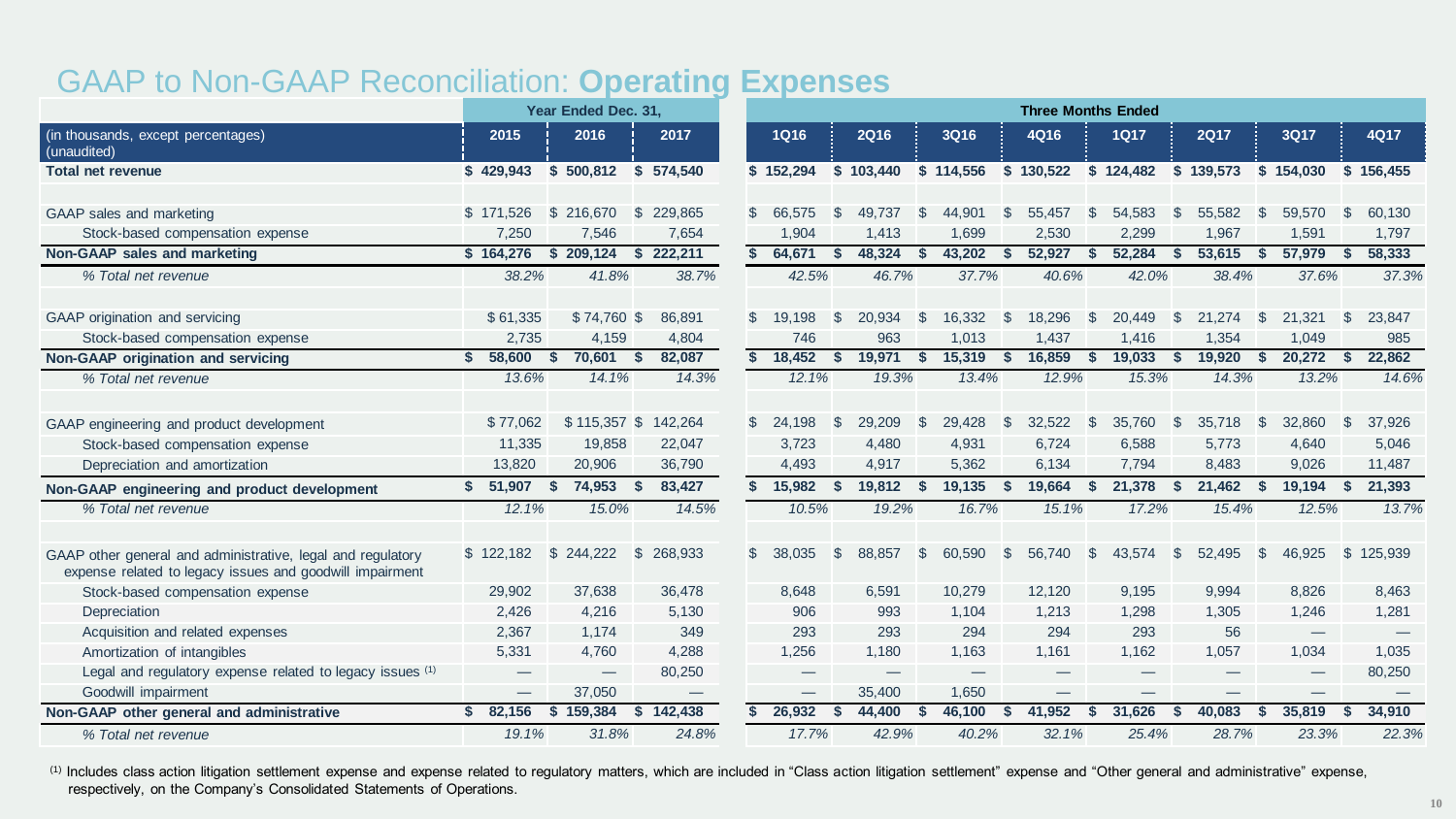## Adjusted EPS Reconciliation

Adjusted EPS is a non-GAAP financial measure that we calculate as LendingClub net income (loss), excluding acquisition and related expense, amortization of intangible assets, legal and regulatory expense related to legacy issues, goodwill impairment, stock-based compensation expense and income tax expense (benefit).

|                                                           |                       | Year Ended Dec. 31,            |                                | <b>Three Months Ended</b> |    |                    |                 |                |                |                |                          |          |  |  |  |
|-----------------------------------------------------------|-----------------------|--------------------------------|--------------------------------|---------------------------|----|--------------------|-----------------|----------------|----------------|----------------|--------------------------|----------|--|--|--|
| (in thousands, except per share data)<br>(unaudited)      | 2015                  | 2016                           | 2017                           | <b>1Q16</b>               |    | <b>2Q16</b>        | 3Q16            | 4Q16           | <b>1Q17</b>    | <b>2Q17</b>    | 3Q17                     | 4Q17     |  |  |  |
| GAAP LendingClub net income (loss)                        | \$<br>- \$<br>(4,995) | $145,969$ \$                   | (153, 835)                     | 4,137                     | £. | (81)<br>$.351)$ \$ | \$<br>(36, 486) | $(32, 269)$ \$ | $(29, 844)$ \$ | $(25, 454)$ \$ | $(6,530)$ \$             | (92,007) |  |  |  |
| Acquisition and related expense                           | 2,367                 | 1,174                          | 349                            | 293                       |    | 293                | 294             | 294            | 293            | 56             |                          |          |  |  |  |
| Amortization of intangible assets                         | 5,331                 | 4,760                          | 4,288                          | 1,256                     |    | 1,180              | 1,163           | 1,161          | 1,162          | 1,057          | 1,034                    | 1,035    |  |  |  |
| Legal and regulatory expense related to legacy issues (1) |                       | $\qquad \qquad \longleftarrow$ | 80,250                         |                           |    |                    |                 |                |                |                | $\overline{\phantom{0}}$ | 80,250   |  |  |  |
| Goodwill impairment                                       |                       | 37,050                         | $\qquad \qquad \longleftarrow$ | $\overline{\phantom{0}}$  |    | 35,400             | 1,650           |                |                |                |                          |          |  |  |  |
| Stock-based compensation expense                          | 51,222                | 69,201                         | 70,983                         | 15,021                    |    | 13.447             | 17,922          | 22,811         | 19,498         | 19,088         | 16,106                   | 16,291   |  |  |  |
| Income tax expense (benefit)                              | 2,833                 | (4, 118)                       |                                | 151                       |    | (3,946)            | (209)           | (114)          |                |                |                          |          |  |  |  |
| Adjusted net income (loss)                                | 56,758 \$             | $(37,902)$ \$                  | 2,035                          | 20,858                    |    | $(34, 977)$ \$     | $(15,666)$ \$   | $(8, 117)$ \$  | $(8,891)$ \$   | $(5,253)$ \$   | $10,610$ \$              | 5,569    |  |  |  |
|                                                           |                       |                                |                                |                           |    |                    |                 |                |                |                |                          |          |  |  |  |
| Weighted-average GAAP diluted shares                      | 374,872               | 387,762                        | 408,996                        | 392,398                   |    | 382,893            | 391,453         | 395,877        | 400,309        | 406,677        | 412,779                  | 416,005  |  |  |  |
| Weighted-average other dilutive equity awards             | 26,717                |                                |                                |                           |    |                    |                 |                |                |                |                          |          |  |  |  |
| Non-GAAP diluted shares (2)                               | 401,589               | 387,762                        | 408,996                        | 392,398                   |    | 382,893            | 391,453         | 395,877        | 400,309        | 406,677        | 412,779                  | 416,005  |  |  |  |
| <b>Adjusted EPS - diluted</b>                             | $0.14$ \$             | $(0.10)$ \$                    | 0.00                           | $0.05$ \$                 |    | $(0.09)$ \$        | $(0.04)$ \$     | $(0.02)$ \$    | $(0.02)$ \$    | $(0.01)$ \$    | $0.03$ \$                | 0.01     |  |  |  |

(1) Includes class action litigation settlement expense and expense related to regulatory matters, which are included in "Class action litigation settlement" expense and "Other general and administrative" expense, respectively, on the Company's Consolidated Statements of Operations.

(2) Net of shares repurchased in the first quarter of 2016 under the Company's share repurchase program.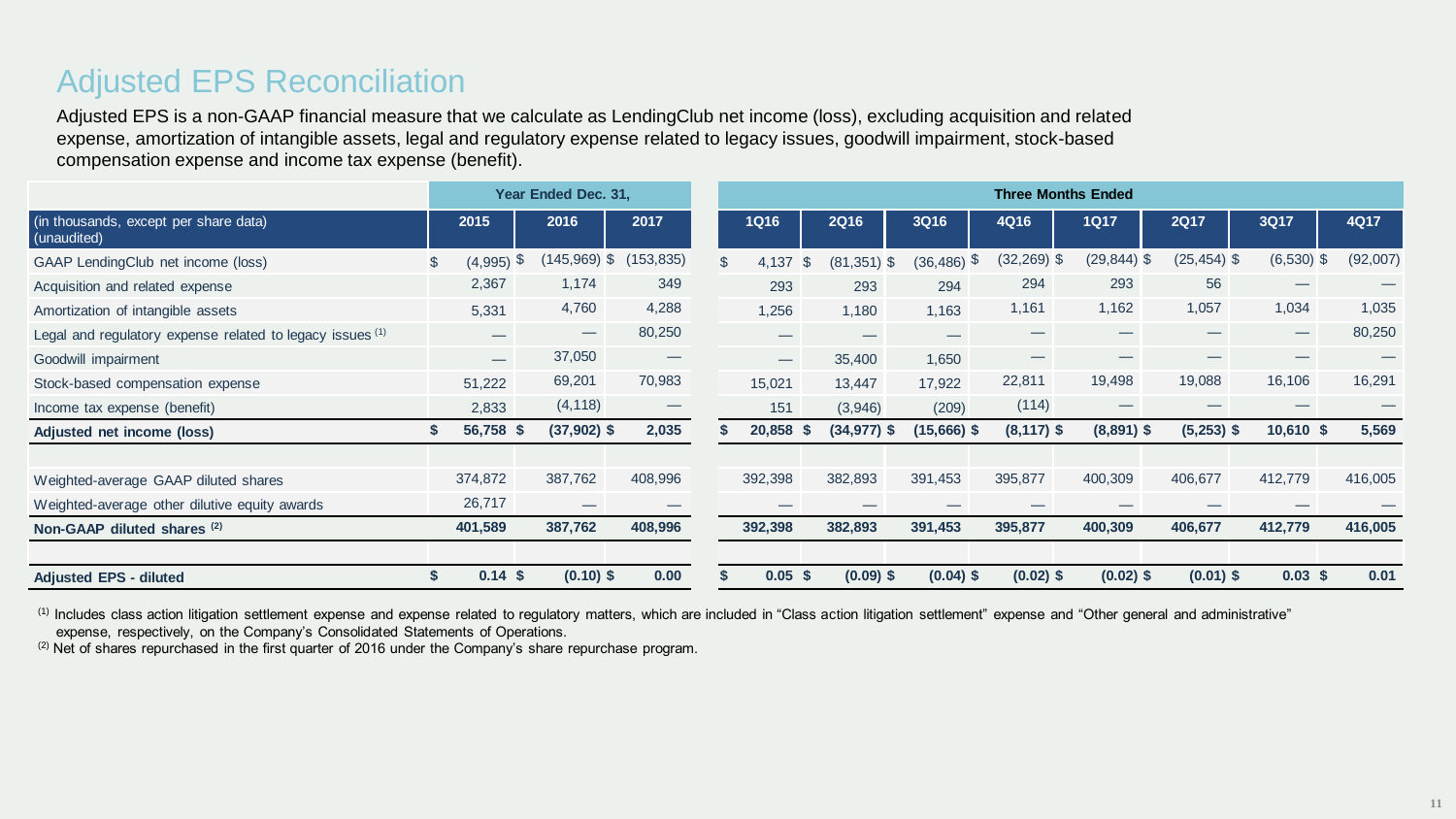## Contribution Reconciliation & Definition

Contribution is a non-GAAP financial measure that we calculate as consolidated net income (loss), excluding general and administrative expense, class action litigation settlement expense, goodwill impairment, stock-based compensation expense, income tax expense (benefit) and (income) loss attributable to noncontrolling interests. Contribution margin is calculated by dividing contribution by total net revenue.

|                                                        |     |                                 |                | Year Ended Dec. 31,      |                          |                | <b>Three Months Ended</b>       |     |             |               |           |      |                          |          |                                 |  |             |          |                          |          |          |
|--------------------------------------------------------|-----|---------------------------------|----------------|--------------------------|--------------------------|----------------|---------------------------------|-----|-------------|---------------|-----------|------|--------------------------|----------|---------------------------------|--|-------------|----------|--------------------------|----------|----------|
| (in thousands, except percentages)<br>(unaudited)      |     | 2015                            |                | 2016                     | 2017                     |                | <b>1Q16</b>                     |     | <b>2Q16</b> |               | 3Q16      |      | 4Q16                     |          | <b>1Q17</b>                     |  | <b>2Q17</b> |          | 3Q17                     |          | 4Q17     |
| GAAP consolidated net income (loss)                    | \$  | (4,995)                         | $\mathfrak{S}$ | (145, 969)               | \$(154,045)              | $\mathfrak{L}$ | 4,137                           | \$. | (81, 351)   | $\mathcal{S}$ | (36, 486) | ৾ঌ   | (32, 269)                | - \$     | (29,844)                        |  | (25, 444)   | <b>S</b> | (6,659)                  | \$       | (92,098) |
| GAAP general and administrative expense:               |     |                                 |                |                          |                          |                |                                 |     |             |               |           |      |                          |          |                                 |  |             |          |                          |          |          |
| Engineering and product development                    |     | 77,062                          |                | 115,357                  | 142,264                  |                | 24,198                          |     | 29,209      |               | 29,428    |      | 32,522                   |          | 35,760                          |  | 35,718      |          | 32,860                   |          | 37,926   |
| Other general and administrative                       |     | 122,182                         |                | 207,172                  | 191,683                  |                | 38,035                          |     | 53,457      |               | 58,940    |      | 56,740                   |          | 43,574                          |  | 52,495      |          | 46,925                   |          | 48,689   |
| Class action litigation settlement expense             |     |                                 |                | $\overline{\phantom{0}}$ | 77,250                   |                |                                 |     |             |               |           |      |                          |          |                                 |  |             |          | $\overline{\phantom{0}}$ |          | 77,250   |
| Goodwill impairment                                    |     | $\hspace{0.1mm}-\hspace{0.1mm}$ |                | 37,050                   | $\overline{\phantom{0}}$ |                | $\hspace{0.1mm}-\hspace{0.1mm}$ |     | 35,400      |               | 1,650     |      |                          |          |                                 |  |             |          |                          |          |          |
| Stock-based compensation expense <sup>(1)</sup> :      |     |                                 |                |                          |                          |                |                                 |     |             |               |           |      |                          |          |                                 |  |             |          |                          |          |          |
| Sales and marketing                                    |     | 7,250                           |                | 7,546                    | 7,654                    |                | 1,904                           |     | 1,413       |               | 1,699     |      | 2,530                    |          | 2,299                           |  | 1,967       |          | 1,591                    |          | 1,797    |
| Origination and servicing                              |     | 2,735                           |                | 4,159                    | 4,804                    |                | 746                             |     | 963         |               | 1,013     |      | 1,437                    |          | 1,416                           |  | 1,354       |          | 1,049                    |          | 985      |
| Income tax expense (benefit)                           |     | 2,833                           |                | (4,228)                  | 632                      |                | 151                             |     | (3,946)     |               | (209)     |      | (224)                    |          | (40)                            |  | (52)        |          | 13                       |          | 711      |
| (Income) Loss attributable to noncontrolling interests |     |                                 |                |                          | 210                      |                |                                 |     |             |               |           |      | $\overline{\phantom{0}}$ |          | $\hspace{0.1mm}-\hspace{0.1mm}$ |  | (10)        |          | 129                      |          | 91       |
| <b>Contribution</b>                                    |     | 207,067                         | - 30           | 221,087                  | \$270,452                |                | 69,171                          | -55 | 35,145      | - S           | 56,035    | ు    | 60,736                   | - 5      | 53,165                          |  | 66,028      |          | 75,908                   |          | 75,351   |
| Total net revenue                                      | \$. | 429,943                         | R.             | 500,812                  | \$ 574,540               |                | 152,294                         | \$. | 103,440     | \$            | 114,556   | - 35 | 130,522                  | <b>S</b> | 124,482                         |  | 139,573     | \$.      | 154,030                  | <b>S</b> | 156,455  |
| <b>Contribution margin</b>                             |     | 48.2%                           |                | 44.1%                    | 47.1%                    |                | 45.4%                           |     | 34.0%       |               | 48.9%     |      | 46.5%                    |          | 42.7%                           |  | 47.3%       |          | 49.3%                    |          | 48.2%    |

(1) Contribution excludes stock-based compensation expense included in the "Sales and marketing" and "Origination and servicing" expense categories.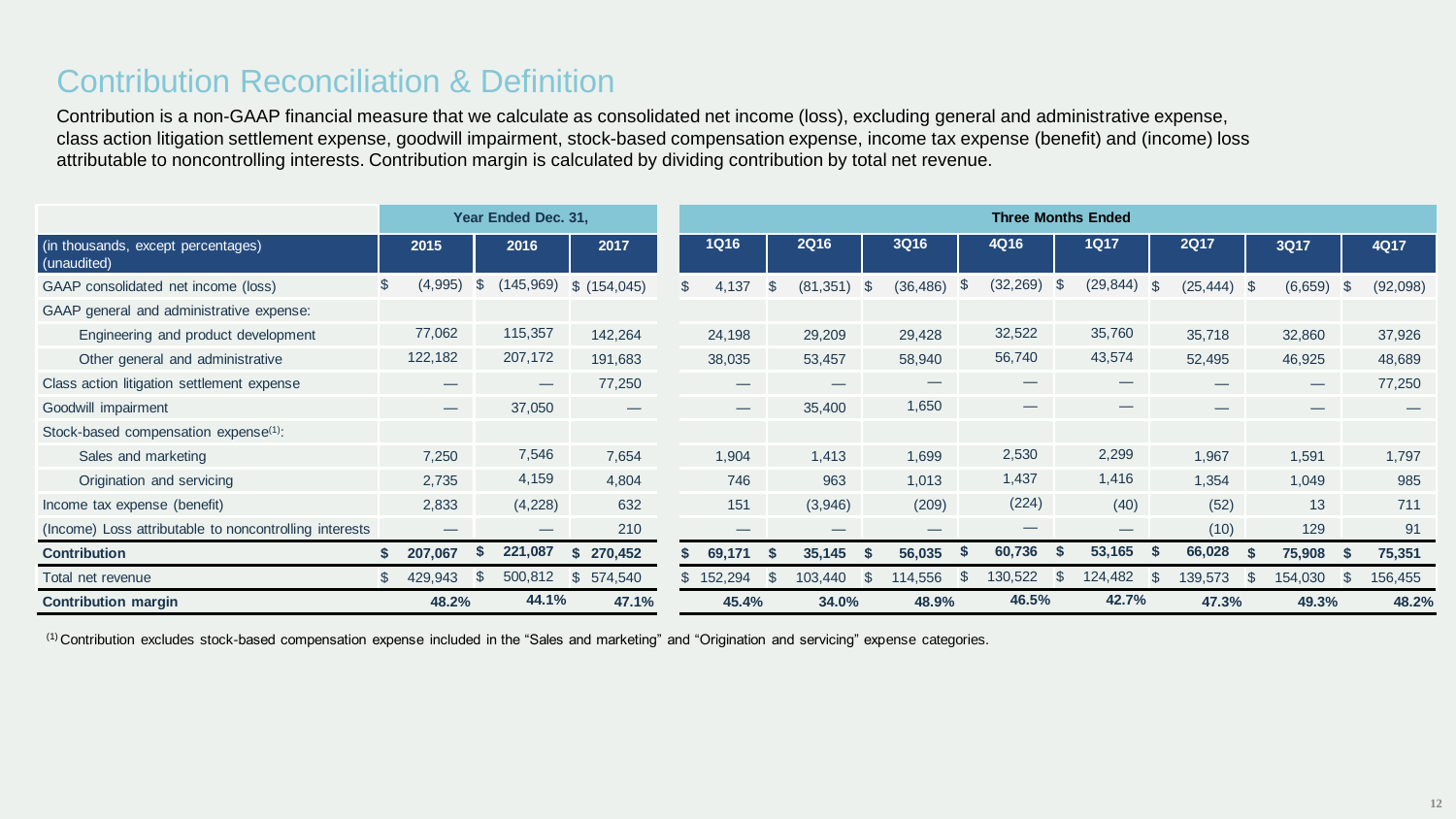## Contribution as a Percent of Originations

Contribution is a non-GAAP financial measure that we calculate as consolidated net income (loss), excluding general and administrative expense, class action litigation settlement expense, goodwill impairment, stock-based compensation expense, income tax expense (benefit) and (income) loss attributable to noncontrolling interests. Contribution margin is calculated by dividing contribution by total net revenue.

|                                                                         | Year Ended Dec. 31, |                          |     |                          |          |           |              | <b>Three Months Ended</b> |  |              |                          |               |         |          |                          |      |             |          |             |              |         |               |         |
|-------------------------------------------------------------------------|---------------------|--------------------------|-----|--------------------------|----------|-----------|--------------|---------------------------|--|--------------|--------------------------|---------------|---------|----------|--------------------------|------|-------------|----------|-------------|--------------|---------|---------------|---------|
| (in thousands, except percentages or as noted)<br>(unaudited) $(1)$     |                     | 2015                     |     | 2016                     |          | 2017      |              | <b>1Q16</b>               |  |              | <b>2Q16</b>              |               | 3Q16    |          | 4Q16                     |      | <b>1Q17</b> |          | <b>2Q17</b> |              | 3Q17    |               | 4Q17    |
| Loan originations (\$ mm)                                               | \$                  | 8,362                    | \$. | 8,665                    | l S      | 8,987     |              | 2,750                     |  | \$           | 1,955                    | <b>S</b>      | 1,972   | <b>S</b> | 1,987                    | -\$  | 1,959       | - \$     | 2,147       | <b>S</b>     | 2,443   | -S            | 2,438   |
|                                                                         |                     |                          |     |                          |          |           |              |                           |  |              |                          |               |         |          |                          |      |             |          |             |              |         |               |         |
| <b>Total net revenue</b>                                                |                     | \$429.943                | s.  | 500,812                  | S.       | 574,540   |              | \$152,294                 |  | S            | 103,440                  | - 5           | 114,556 | - 5      | 130,522                  | - 5  | 124,482     | - 5      | 139,573     | S.           | 154,030 | -S            | 156,455 |
| % of loan originations                                                  |                     | 5.14%                    |     | 5.78%                    |          | 6.39%     |              | 5.54%                     |  |              | 5.29%                    |               | 5.81%   |          | 6.57%                    |      | 6.36%       |          | 6.50%       |              | 6.31%   |               | 6.42%   |
|                                                                         |                     |                          |     |                          |          |           |              |                           |  |              |                          |               |         |          |                          |      |             |          |             |              |         |               |         |
| Non-GAAP sales and marketing                                            |                     | \$164,276                | \$  | 209,124                  |          | \$222,211 |              | \$64,671                  |  | S            | 48,324                   | $\mathcal{S}$ | 43,202  | <b>S</b> | 52,927                   | - \$ | 52,284      | <b>S</b> | 53,615      | S.           | 57,979  | <sup>\$</sup> | 58,333  |
| Non-GAAP origination and servicing                                      | S.                  | 58.600                   | \$. | 70.601                   | \$.      | 82,087    |              | \$18,452                  |  | <b>S</b>     | 19,971                   | <b>S</b>      | 15,319  | <b>S</b> | 16,859                   | - \$ | 19,033      | - \$     | 19,920      | $\mathbb{S}$ | 20,272  | - \$          | 22,862  |
| Total non-GAAP sales and marketing & origination<br>and servicing $(1)$ |                     | .876<br>\$222            | s   | 279,725                  | S.       | 304,298   |              | 83,123                    |  | - 5          | 68,295                   | <b>S</b>      | 58,521  | - S      | 69,786                   | - 5  | 71,317      | - 5      | 73,535      | - 5          | 78,251  | - 5           | 81,195  |
| % of loan originations                                                  |                     | 2.67%                    |     | 3.23%                    |          | 3.39%     |              | 3.02%                     |  |              | 3.49%                    |               | 2.97%   |          | 3.51%                    |      | 3.64%       |          | 3.43%       |              | 3.20%   |               | 3.33%   |
|                                                                         |                     |                          |     |                          |          |           |              |                           |  |              |                          |               |         |          |                          |      |             |          |             |              |         |               |         |
| (Income) Loss attributable to noncontrolling interests                  | $\mathbb{S}$        | $\overline{\phantom{0}}$ | \$. | $\overline{\phantom{0}}$ | <b>S</b> | 210       | $\mathbb{S}$ | $\overline{\phantom{0}}$  |  | $\mathbb{S}$ | $\overline{\phantom{0}}$ | $\mathcal{S}$ | $-$ \$  |          | $\overline{\phantom{0}}$ | - \$ | $-$ \$      |          | $(10)$ \$   |              | 129     | $\mathbb{S}$  | 91      |
|                                                                         |                     |                          |     |                          |          |           |              |                           |  |              |                          |               |         |          |                          |      |             |          |             |              |         |               |         |
| <b>Contribution</b>                                                     |                     | 207,067                  | S   | 221,087                  | S.       | 270,452   |              | 69,171                    |  | - \$         | 35,145                   | - 5           | 56,035  | - 5      | 60,736                   | - S  | 53,165      |          | 66,028      | - 35         | 75,908  | -5            | 75,351  |
| % of loan originations                                                  |                     | 2.48%                    |     | 2.55%                    |          | 3.01%     |              | 2.52%                     |  |              | 1.80%                    |               | 2.84%   |          | 3.06%                    |      | 2.71%       |          | 3.08%       |              | 3.11%   |               | 3.09%   |

(1) There may be differences between the sum of the quarterly results and the total annual results due to rounding.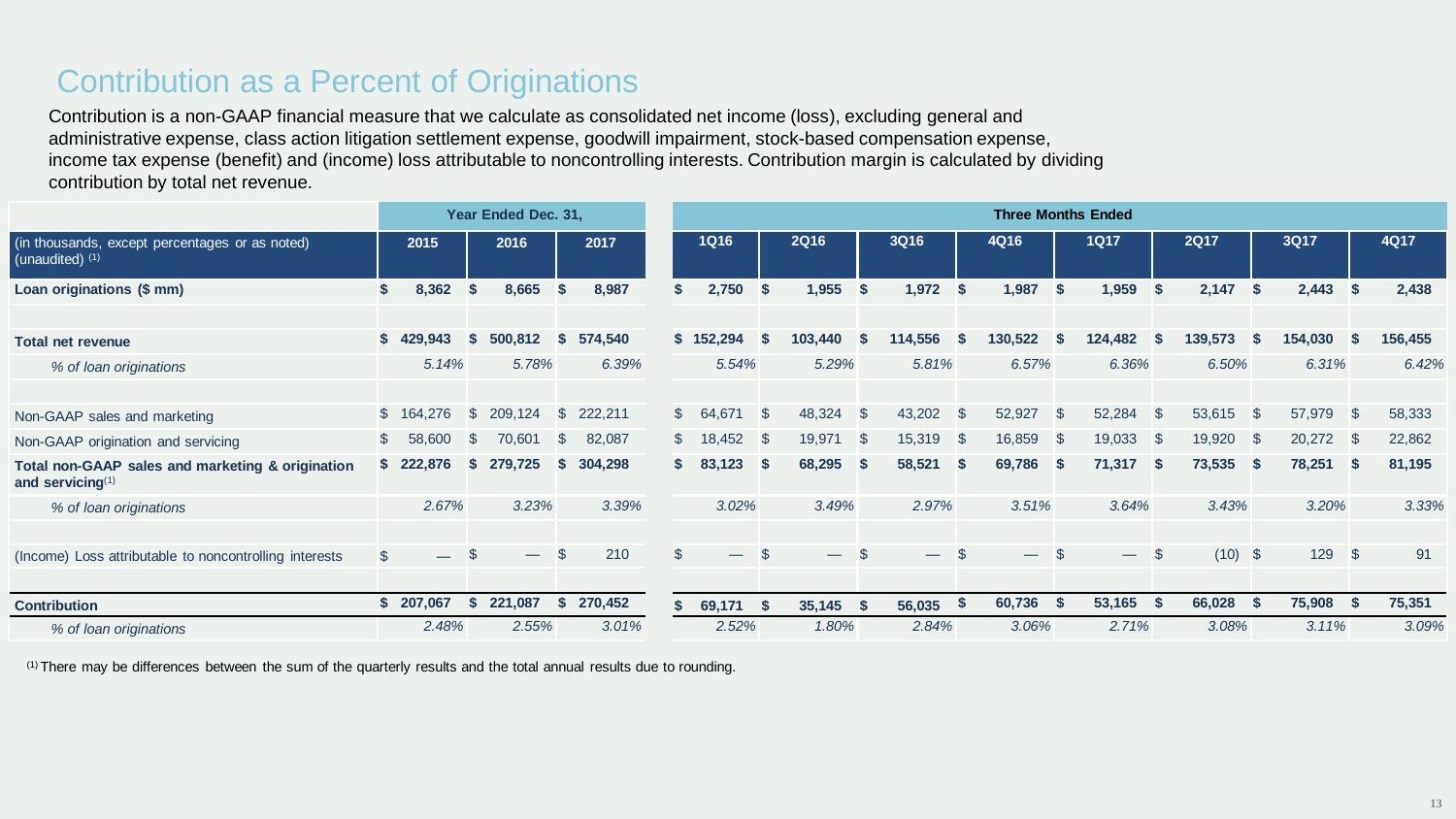## Adjusted EBITDA Definition and Reconciliation

Adjusted EBITDA is a non-GAAP financial measure that we calculate as consolidated net income (loss), excluding acquisition and related expense, depreciation, impairment and amortization expense, legal and regulatory expense related to legacy issues, goodwill impairment, stock-based compensation expense, income tax expense (benefit) and (income) loss attributable to noncontrolling interests. Adjusted EBITDA margin is calculated as adjusted EBITDA divided by total net revenue.

|                                                             |                | Year Ended Dec. 31, |             | <b>Three Months Ended</b> |                               |  |             |               |           |     |                                 |    |                          |      |             |      |         |     |          |
|-------------------------------------------------------------|----------------|---------------------|-------------|---------------------------|-------------------------------|--|-------------|---------------|-----------|-----|---------------------------------|----|--------------------------|------|-------------|------|---------|-----|----------|
| (in thousands, except percentages)<br>(unaudited)           | 2015           | 2016                | 2017        |                           | <b>1Q16</b>                   |  | <b>2Q16</b> |               | 3Q16      |     | 4Q16                            |    | <b>1Q17</b>              |      | <b>2Q17</b> |      | 3Q17    |     | 4Q17     |
| GAAP consolidated net income (loss)                         | \$<br>(4,995)  | 145,969)<br>S       | \$(154,045) | \$.                       | .137                          |  | (81, 351)   | $\mathcal{S}$ | (36, 486) | \$. | (32, 269)                       | -S | $(29, 844)$ \$           |      | (25, 444)   | - \$ | (6,659) | \$  | (92,098) |
| Acquisition and related expense                             | 2,367          | 1,174               | 349         |                           | 293                           |  | 293         |               | 294       |     | 294                             |    | 293                      |      | 56          |      |         |     |          |
| Depreciation and impairment expense:                        |                |                     |             |                           |                               |  |             |               |           |     |                                 |    |                          |      |             |      |         |     |          |
| Engineering and product development                         | 13,820         | 20,906              | 36,790      |                           | 4,493                         |  | 4,917       |               | 5,362     |     | 6,134                           |    | 7,794                    |      | 8,483       |      | 9,026   |     | 11,487   |
| Other general and administrative                            | 2,426          | 4,216               | 5,130       |                           | 906                           |  | 993         |               | 1,104     |     | 1,213                           |    | 1,298                    |      | 1,305       |      | 1,246   |     | 1,281    |
| Amortization of intangible assets                           | 5,331          | 4,760               | 4,288       |                           | 1,256                         |  | 1,180       |               | 1,163     |     | 1,161                           |    | 1,162                    |      | 1,057       |      | 1,034   |     | 1,035    |
| Legal and regulatory expense related to legacy issues $(1)$ |                |                     | 80,250      |                           |                               |  |             |               |           |     |                                 |    |                          |      |             |      |         |     | 80,250   |
| Goodwill impairment                                         |                | 37,050              |             |                           | $\overbrace{\phantom{13333}}$ |  | 35,400      |               | 1,650     |     | $\hspace{0.1mm}-\hspace{0.1mm}$ |    |                          |      |             |      |         |     |          |
| Stock-based compensation expense                            | 51,222         | 69,201              | 70,983      |                           | 15,021                        |  | 13,447      |               | 17,922    |     | 22,811                          |    | 19,498                   |      | 19,088      |      | 16,106  |     | 16,291   |
| Income tax expense (benefit)                                | 2,833          | (4,228)             | 632         |                           | 151                           |  | (3,946)     |               | (209)     |     | (224)                           |    | (40)                     |      | (52)        |      | 13      |     | 711      |
| (Income) Loss attributable to noncontrolling interests      |                |                     | 210         |                           |                               |  | _           |               |           |     |                                 |    | $\overline{\phantom{0}}$ |      | (10)        |      | 129     |     | 91       |
| <b>Adjusted EBITDA</b>                                      | 73,004         | (12, 890)           | 44,587      |                           | 26,257                        |  | (29,067)    | -56           | (9,200)   | -5  | (880)                           |    | 161                      | - 5  | 4,483       |      | 20,895  |     | 19,048   |
| Total net revenue                                           | \$.<br>429,943 | 500,812<br>- 35     | 574,540     |                           | 152,294                       |  | 103,440     | .Æ            | 114,556   | S   | 130,522                         | \$ | 124,482                  | - \$ | 139,573     |      | 154,030 | \$. | 156,455  |
| <b>Adjusted EBITDA margin</b>                               | 17.0%          | $(2.6)\%$           | 7.8%        |                           | 17.2%                         |  | $(28.1)\%$  |               | $(8.0)\%$ |     | (0.7)%                          |    | 0.1%                     |      | 3.2%        |      | 13.6%   |     | 12.2%    |

(1) Includes class action litigation settlement expense and expense related to regulatory matters, which are included in "Class action litigation settlement" expense and "Other general and administrative" expense, respectively, on the Company's Consolidated Statements of Operations.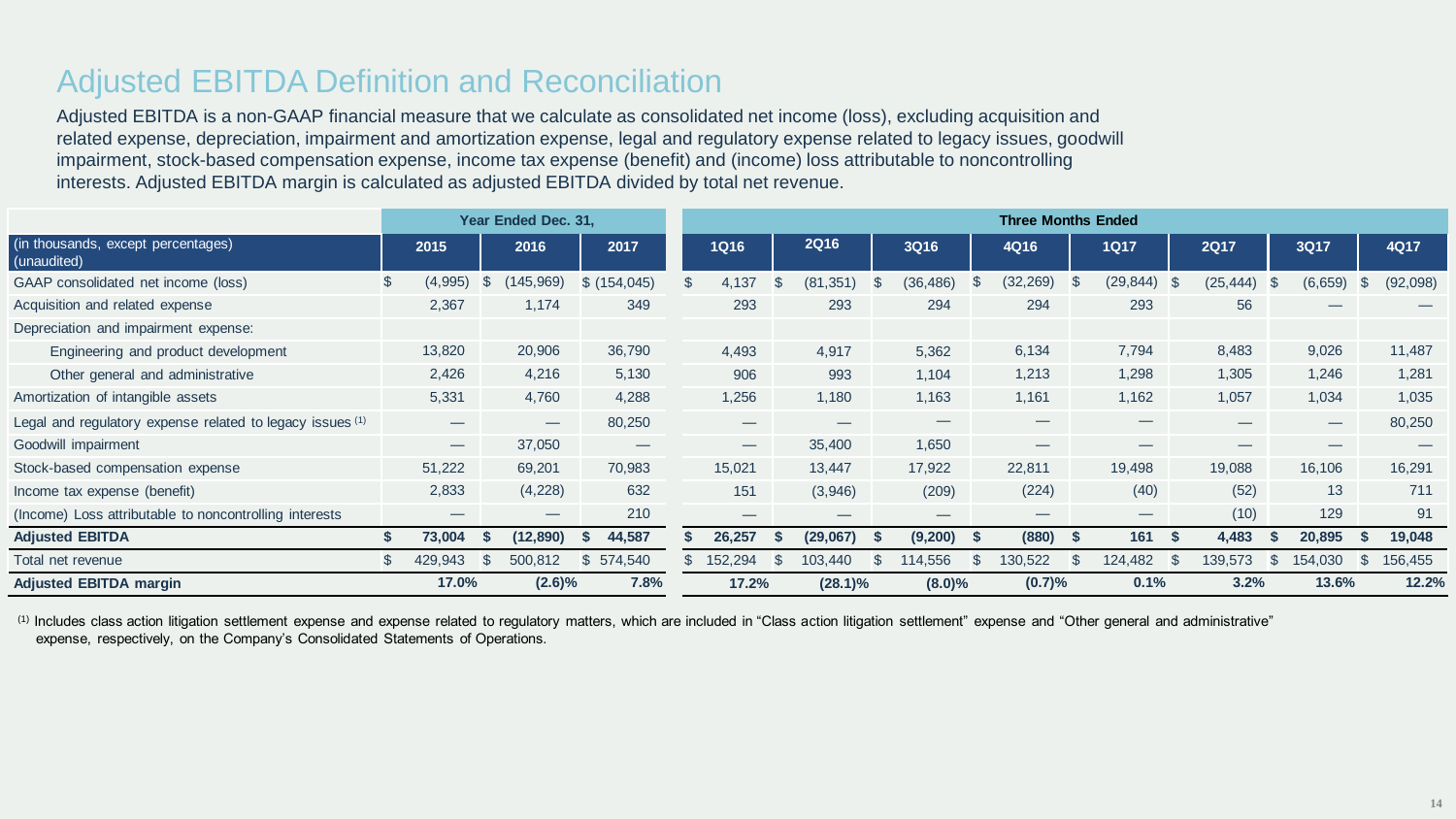## Servicing Portfolio Recurring Revenue

invested in by the company).



(1) Servicing Portfolio Balance represents outstanding principal balance of bans that we serviced at the end of the periods indicated, and financed with notes, certificates & secured borrowings, and whole loans sold (inclu

(2) Adjusted Investor Fee Revenue is a non-GAAP financial measure that excludes the impact of changes in fair value of our servicing asset/liability over the life of the loan.

**Adjusted Investor Fee Revenue(2)**

**15**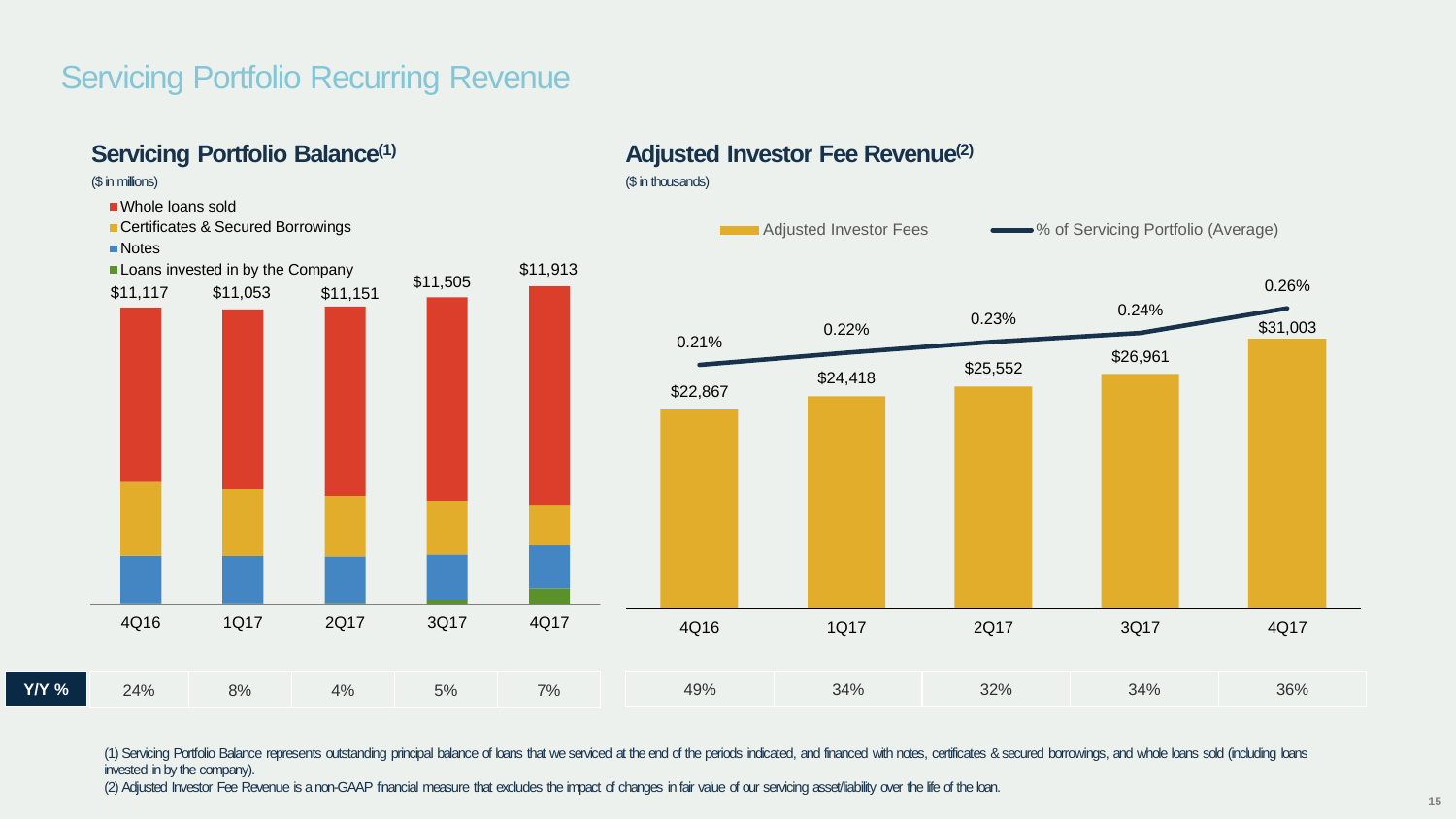## Revenue Presentation Breakout

**Old Presentation<sup>1</sup>**

Breaking out Gain (Loss) on Sale of Loans and Net Fair Value Adjustments from Other Revenue line item to provide more visibility on financial impact of structured programs, such as securitizations and CLUB certs.

|                          |            | <u>UIU FIESENIJUUT</u> | 3Q17       | 4Q17       |                                                          |
|--------------------------|------------|------------------------|------------|------------|----------------------------------------------------------|
|                          | 3Q17       | 4Q17                   | \$121.9M   | \$120.7M   | <b>Transaction Fees</b>                                  |
| <b>Transaction Fees</b>  | \$121.9M   | \$120.7M               | \$20.5M    | \$24.3M    | <b>Investor Fees</b>                                     |
| <b>Investor Fees</b>     | \$20.5M    | \$24.3M                | \$1.4M     | \$1.4M     | <b>Other Revenue</b>                                     |
| <b>Other Revenue</b>     | (S0.2M)    | (S7.2M)                | \$6.7M     | \$10.4M    | Gain (Loss) on<br><b>Sale of Loans</b>                   |
| Interest Income          | \$151.5M   | \$141.5M               | \$151.5M   | \$141.5M   | Interest Income                                          |
| <b>Interest Expense</b>  | (\$139.7M) | (\$122.8M)             | (\$139.7M) | (\$122.8M) | <b>Interest Expense</b>                                  |
| Net Interest Income      | \$11.9M    | \$18.7M                | (S8.3M)    | (\$18.9M)  | <b>Net Fair Value</b><br><b>Adjustments</b>              |
|                          |            |                        | \$3.6M     | (\$0.3M)   | Net Interest Income and Fair<br><b>Value Adjustments</b> |
| <b>Total Net Revenue</b> | \$154.0M   | \$156.5M               | \$154.0M   | \$156.5M   | <b>Total Net Revenue</b>                                 |

### **New Presentation<sup>1</sup>**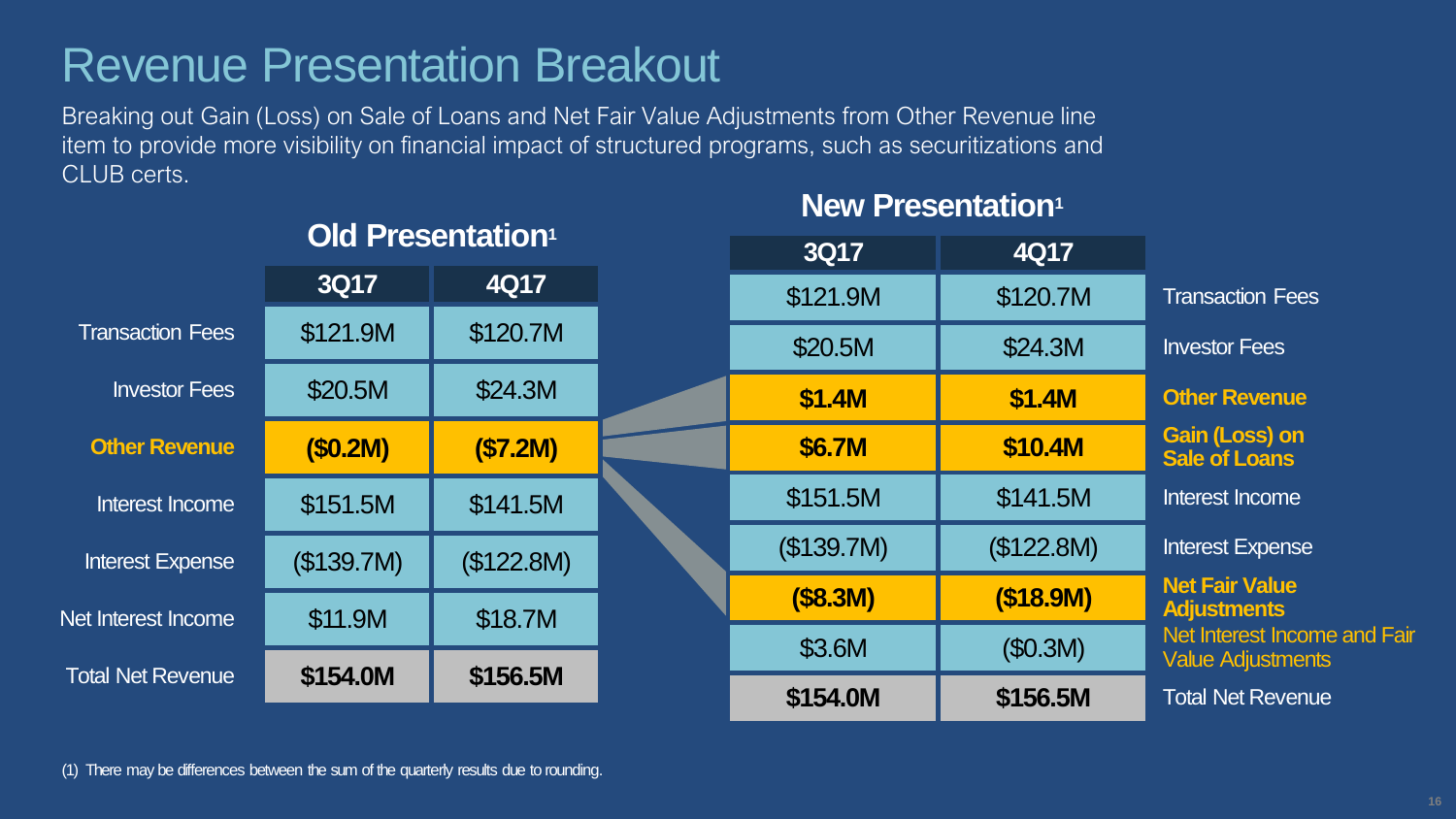## Structured Programs Revenue Impact

Structured programs delivered \$9.1M in Total Net Revenue in 2017

|                                                                         | Q2 (\$ in thousands) | Q3 (\$ in thousands) | Q4 (\$ in thousands) | Q4 Structured Programs Revenue Notes                                                                       |
|-------------------------------------------------------------------------|----------------------|----------------------|----------------------|------------------------------------------------------------------------------------------------------------|
| <b>Transaction Fees</b>                                                 | ---                  |                      |                      |                                                                                                            |
| <b>Investor Fees</b>                                                    | (\$1,158)            | (\$1,256)            | (\$1,373)            | Decrease in original servicing asset - (\$1.4M)                                                            |
| <b>Other Revenue</b>                                                    | ---                  | \$26                 | \$104                | Admin fee revenue -- \$0.1M                                                                                |
| Gain (Loss) on Sale<br>of Loans                                         | \$1,739              | \$894                | \$2,336              | Gain on Sale in new servicing asset - \$2.4M<br>Program fee revenue - \$1.2M<br>Program costs $-$ (\$1.3M) |
| Interest Income                                                         | \$4,480              | \$2,734              | \$13,074             | Interest income from structured program<br>$Ioans- $13.1M$                                                 |
| Interest Expense                                                        |                      |                      | (\$2,277)            | Interest expense from warehouse costs -<br>(\$2.3M)                                                        |
| <b>Net Fair Value</b><br>Adjustments                                    | (\$1,380)            | \$191                | (\$9,068)            | Fair value adjustment on loans $-$ (\$9.1M)                                                                |
| Net Interest Income<br>&<br><b>Net Fair Value</b><br><b>Adjustments</b> | \$3,100              | \$2,925              | \$1,729              |                                                                                                            |
| <b>Total Net Revenue</b>                                                | \$3,681              | \$2,588              | \$2,795              | Total Net Revenue impact of \$2,795                                                                        |